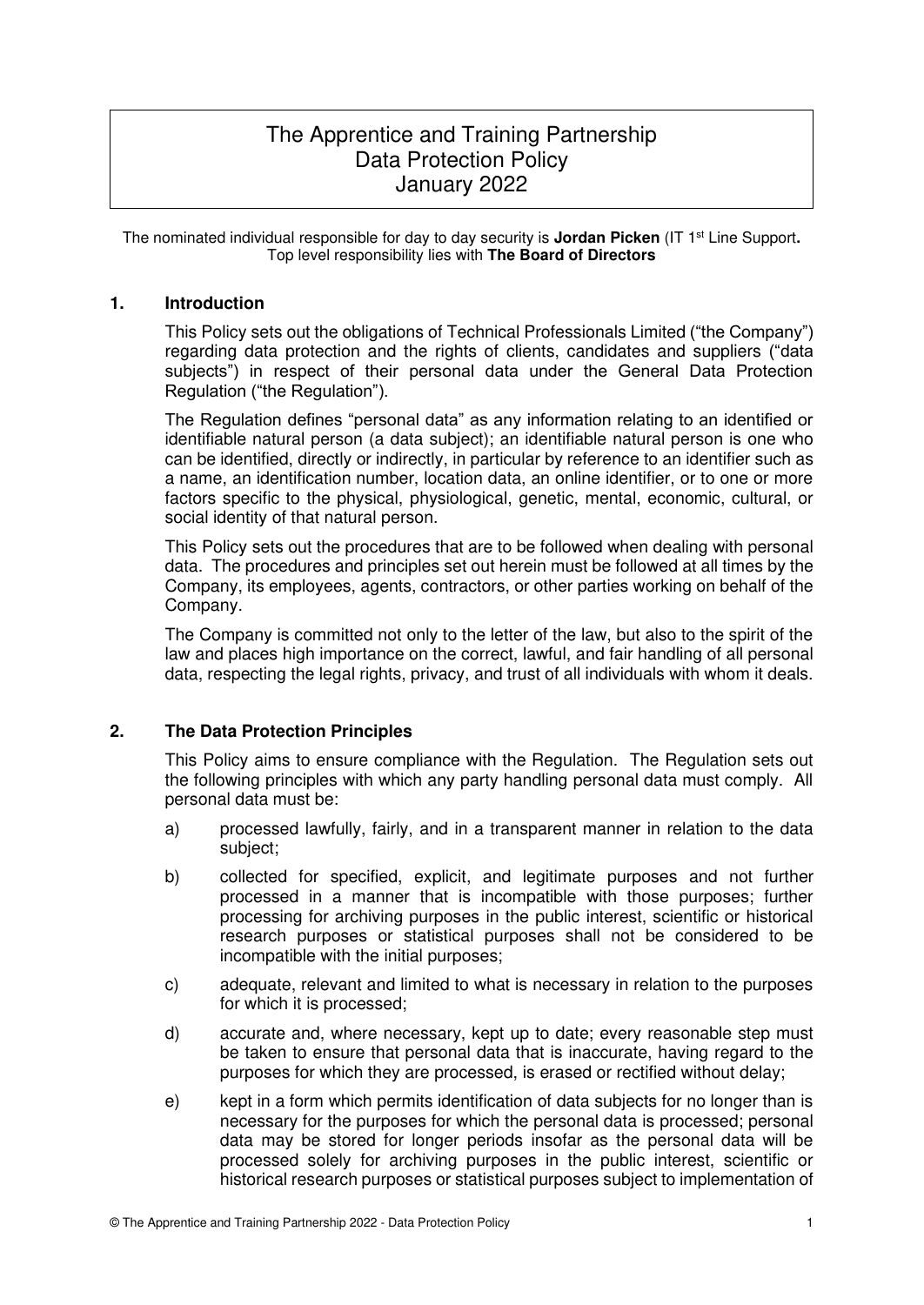the appropriate technical and organisational measures required by the Regulation in order to safeguard the rights and freedoms of the data subject;

f) processed in a manner that ensures appropriate security of the personal data, including protection against unauthorised or unlawful processing and against accidental loss, destruction or damage, using appropriate technical or organisational measures.

## **3. Lawful, Fair, and Transparent Data Processing**

The Regulation seeks to ensure that personal data is processed lawfully, fairly, and transparently, without adversely affecting the rights of the data subject. The Regulation states that processing of personal data shall be lawful if at least one of the following applies:

- a) the data subject has given consent to the processing of his or her personal data for one or more specific purposes;
- b) processing is necessary for the performance of a contract to which the data subject is a party or in order to take steps at the request of the data subject prior to entering into a contract;
- c) processing is necessary for compliance with a legal obligation to which the controller is subject;
- d) processing is necessary to protect the vital interests of the data subject or of another natural person;
- e) processing is necessary for the performance of a task carried out in the public interest or in the exercise of official authority vested in the controller;
- f) processing is necessary for the purposes of the legitimate interests pursued by the controller or by a third party, except where such interests are overridden by the fundamental rights and freedoms of the data subject which require protection of personal data, in particular where the data subject is a child.

## **4. Processed for Specified, Explicit and Legitimate Purposes**

- 4.1 The Company collects and processes the personal data set out in Part 21 of this Policy. This may include personal data received directly from data subjects (for example, contact details used when a data subject communicates with us) and data received from third parties (for example, job boards, CV databases, websites etc.).
- 4.2 The Company only processes personal data for the specific purposes set out in Part 21 of this Policy (or for other purposes expressly permitted by the Regulation). The purposes for which we process personal data will be informed to data subjects at the time that their personal data is collected, where it is collected directly from them, or as soon as possible (not more than one calendar month) after collection where it is obtained from a third party.

## **5. Adequate, Relevant and Limited Data Processing**

The Company will only collect and process personal data for and to the extent necessary for the specific purpose(s) informed to data subjects as under Part 4, above.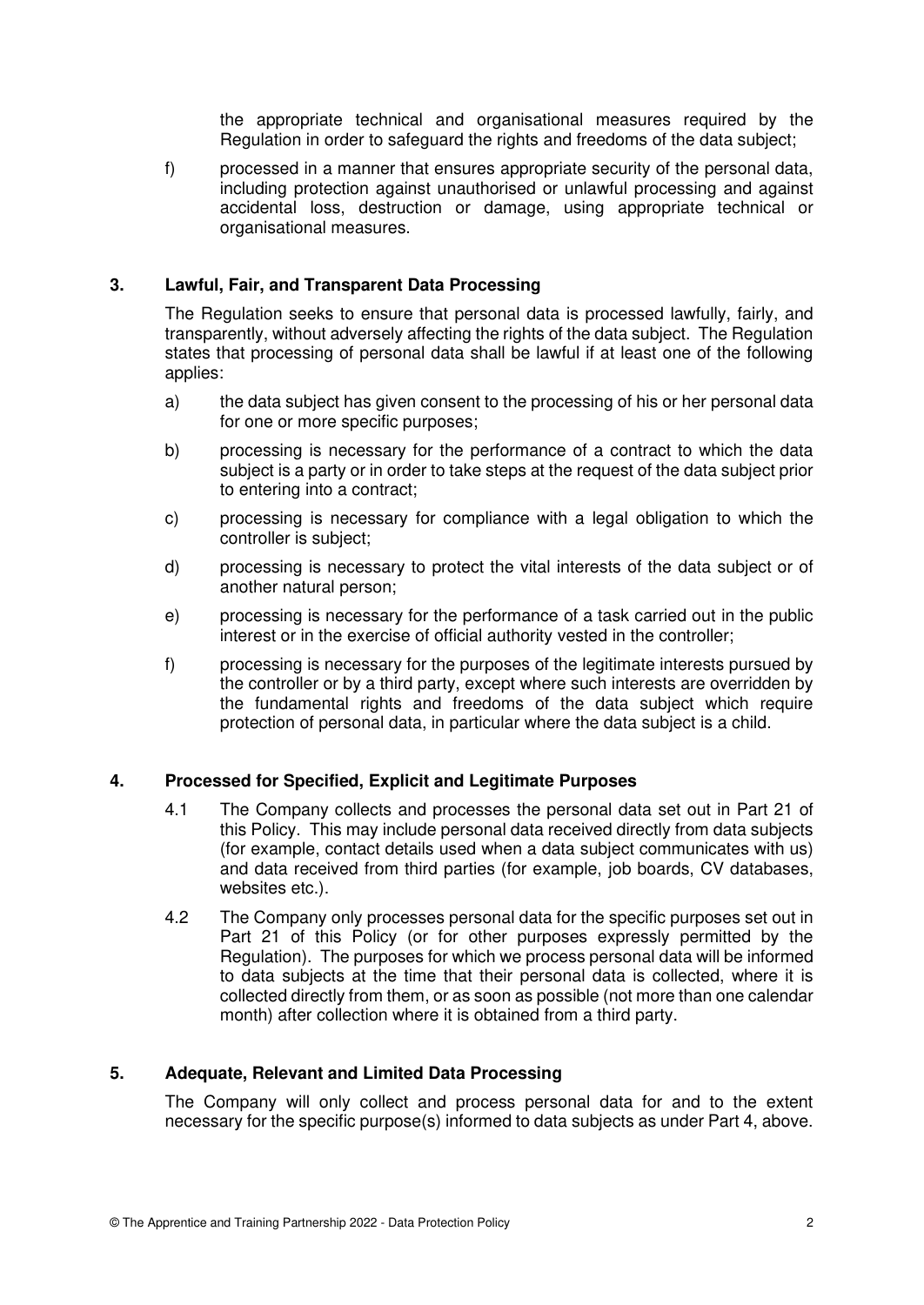## **6. Accuracy of Data and Keeping Data Up To Date**

The Company shall ensure that all personal data collected and processed is kept accurate and up-to-date. The accuracy of data shall be checked when it is collected and at regular intervals thereafter. Where any inaccurate or out-of-date data is found, all reasonable steps will be taken without delay to amend or erase that data, as appropriate.

## **7. Timely Processing**

The Company shall not keep personal data for any longer than is necessary in light of the purposes for which that data was originally collected and processed. When the data is no longer required, all reasonable steps will be taken to erase it without delay.

## **8. Secure Processing**

The Company shall ensure that all personal data collected and processed is kept secure and protected against unauthorised or unlawful processing and against accidental loss, destruction or damage. Further details of the data protection and organisational measures which shall be taken are provided in Parts 22 and 23 of this Policy.

## **9. Accountability**

- 9.1 The Company has not appointed a formal data protection officer but has nominated a data protection contact who with supervision by the Board of Directors, oversees the implementation and compliance of GDPR by the Company and its employees.
- 9.2 The Company shall keep written internal records of all personal data collection, holding, and processing, which shall incorporate the following information:
- a) The name and details of the Company and any applicable third party data controllers;
- b) The purposes for which the Company processes personal data;
- c) Details of the categories of personal data collected, held, and processed by the Company; and the categories of data subject to which that personal data relates;
- d) Details (and categories) of any third parties that will receive personal data from the Company;
- e) Details of any transfers of personal data to non-EEA countries including all mechanisms and security safeguards;
- f) Details of how long personal data will be retained by the Company; and
- g) Detailed descriptions of all technical and organisational measures taken by the Company to ensure the security of personal data.

## **10. Legitimate Interests Assessment**

The Company has carried out a Legitimate Interests Assessment as required under the Regulation. The Legitimate Interest Assessment has been overseen by the Company's Accountant and addresses the following areas of importance: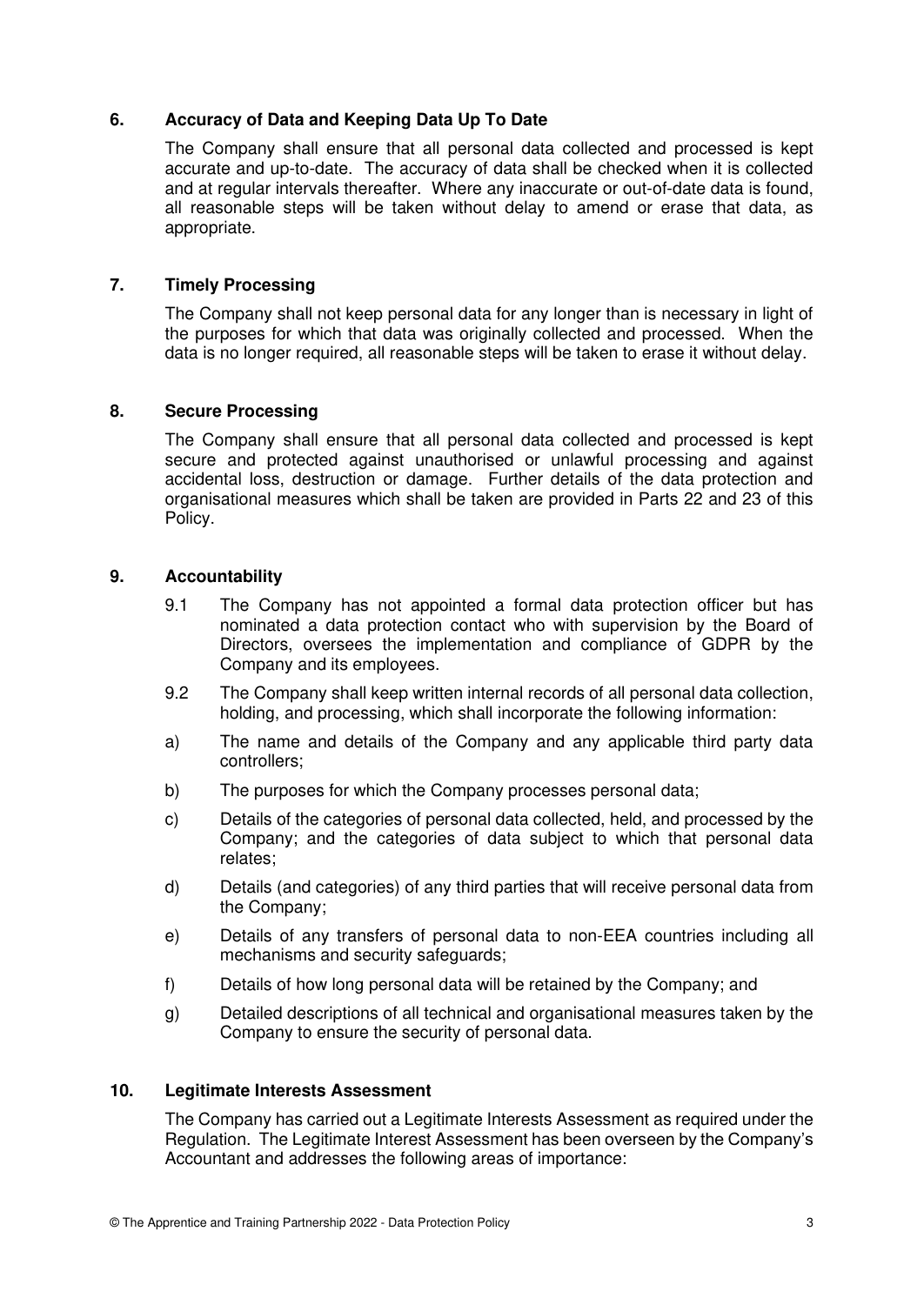- 10.1 The purpose(s) for which personal data is being processed and the processing operations to be carried out on that data;
- 10.2 Details of the legitimate interests being pursued by the Company;
- 10.3 An assessment of the necessity and proportionality of the data processing with respect to the purpose(s) for which it is being processed;
- 10.4 An assessment of the risks posed to individual data subjects; and
- 10.5 Details of the measures in place to minimise and handle risks including safeguards, data security, and other measures and mechanisms to ensure the protection of personal data, sufficient to demonstrate compliance with the Regulation.

## **11. The Rights of Data Subjects**

The Regulation sets out the following rights applicable to data subjects:

- a) The right to be informed;
- b) The right of access;
- c) The right to rectification;
- d) The right to erasure (also known as the 'right to be forgotten');
- e) The right to restrict processing;
- f) The right to data portability;
- g) The right to object;
- h) Rights with respect to automated decision-making and profiling.

#### **12. Keeping Data Subjects Informed**

- 12.1 The Company shall ensure that the following information is provided to every data subject when personal data is collected:
- a) Details of the Company including, but not limited to, the identity of persons responsible for ensuring data protection compliance;
- b) The purpose(s) for which the personal data is being collected and will be processed (as detailed in Part 21 of this Policy) and the legal basis justifying that collection and processing;
- c) Where applicable, the legitimate interests upon which the Company is justifying its collection and processing of the personal data;
- d) Where the personal data is not obtained directly from the data subject, the categories of personal data collected and processed;
- e) Where the personal data is to be transferred to one or more third parties, details of those parties;
- f) Where the personal data is to be transferred to a third party that is located outside of the European Economic Area (the "EEA"), details of that transfer, including but not limited to the safeguards in place (see Part 24 of this Policy for further details concerning such third country data transfers);
- g) Details of the length of time the personal data will be held by the Company (or, where there is no predetermined period, details of how that length of time will be determined);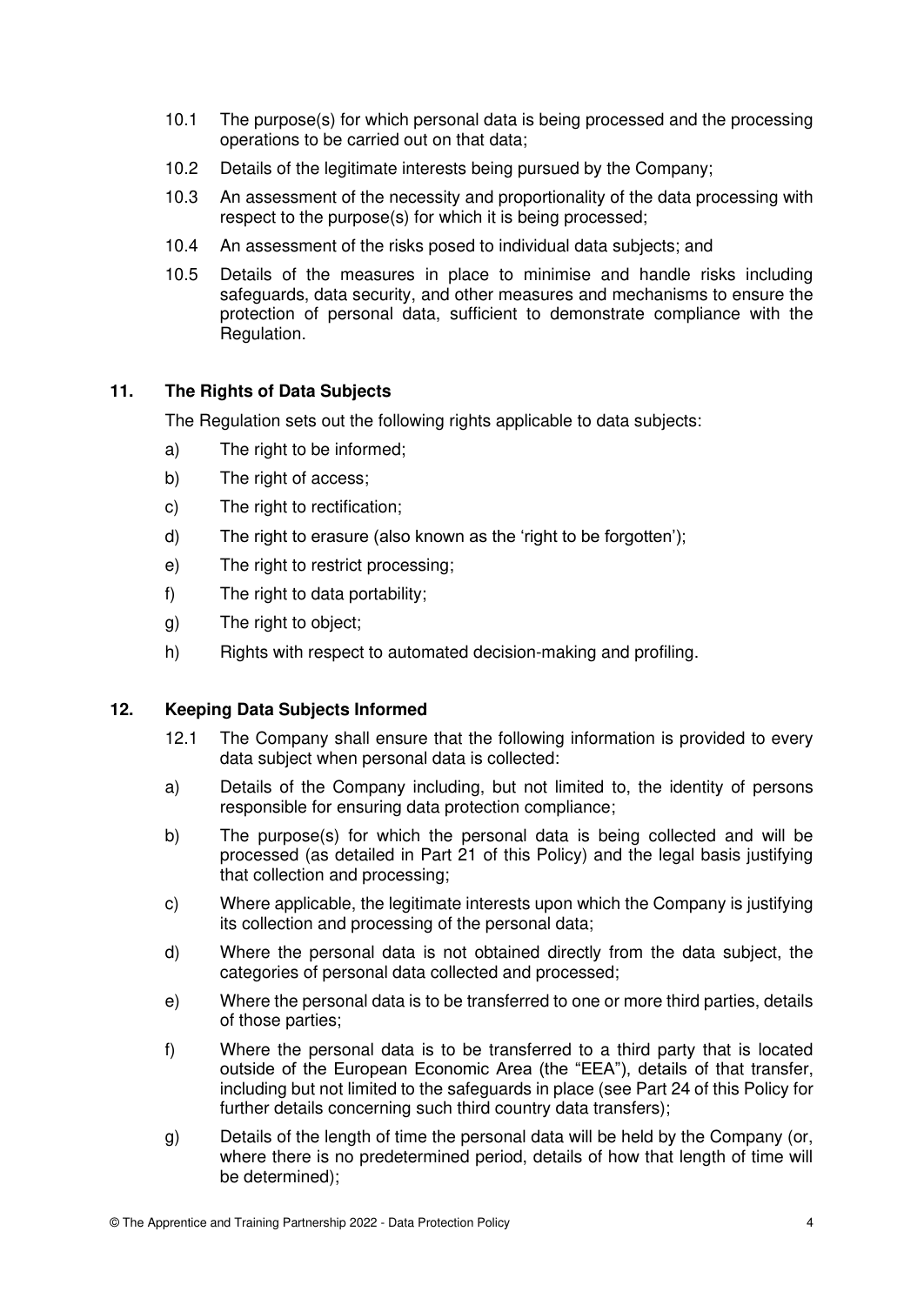- h) Details of the data subiect's rights under the Regulation:
- i) Details of the data subject's right to withdraw their consent to the Company's processing of their personal data at any time;
- j) Details of the data subject's right to complain to the Information Commissioner's Office (the 'supervisory authority' under the Regulation);
- k) Where applicable, details of any legal or contractual requirement or obligation necessitating the collection and processing of the personal data and details of any consequences of failing to provide it;
- l) Details of any automated decision-making that will take place using the personal data (including but not limited to profiling), including information on how decisions will be made, the significance of those decisions and any consequences.
- 12.2 The information set out above in Part 12.1 shall be provided to the data subject at the following applicable time:
	- 12.2.1 Where the personal data is obtained from the data subject directly, at the time of collection;
	- 12.2.2 Where the personal data is not obtained from the data subject directly (i.e. from another party):
	- a) If the personal data is used to communicate with the data subject, at the time of the first communication; or
	- b) If the personal data is to be disclosed to another party, before the personal data is disclosed; or
	- c) In any event, not more than one month after the time at which the Company obtains the personal data.

## **13. Data Subject Access**

- 13.1 A data subject may make a subject access request ("SAR") at any time to find out more about the personal data which the Company holds about them. The Company is normally required to respond to SARs within one month of receipt (this can be extended by up to two months in the case of complex and/or numerous requests, and in such cases the data subject shall be informed of the need for the extension).
- 13.2 All subject access requests received must be forwarded to [datasubject@theatp.co.uk.](mailto:datasubject@projeq.com)
- 13.3 The Company does not charge a fee for the handling of normal SARs. The Company reserves the right to charge reasonable fees for additional copies of information that has already been supplied to a data subject, and for requests that are manifestly unfounded or excessive, particularly where such requests are repetitive.

# **14. Rectification of Personal Data**

14.1 If a data subject informs the Company that personal data held by the Company is inaccurate or incomplete, requesting that it be rectified, the personal data in question shall be rectified, and the data subject informed of that rectification, within one month of receipt the data subject's notice (this can be extended by up to two months in the case of complex requests, and in such cases the data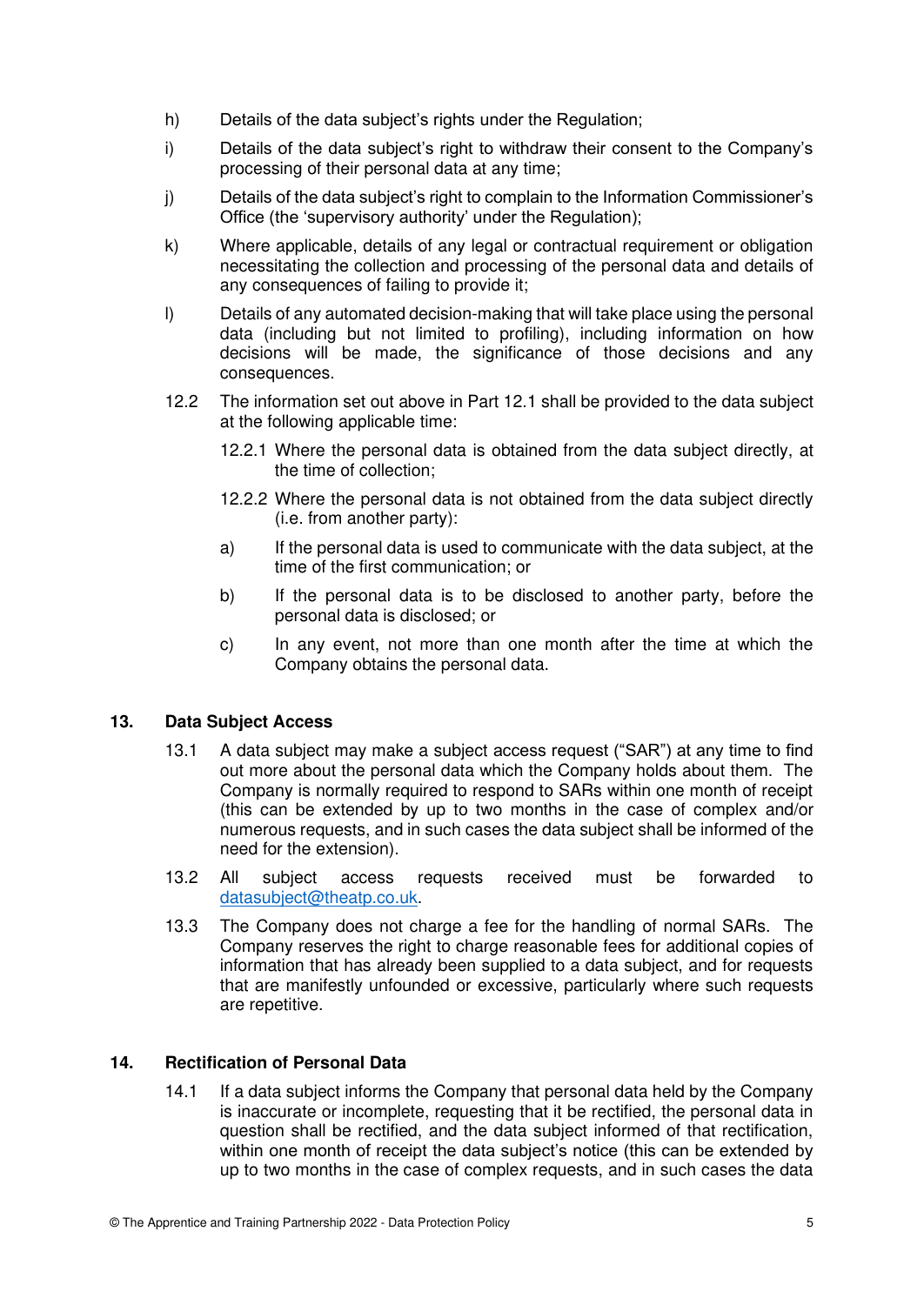subject shall be informed of the need for the extension).

14.2 In the event that any affected personal data has been disclosed to third parties, those parties shall be informed of any rectification of that personal data.

# **15. Erasure of Personal Data**

- 15.1 Data subjects may request that the Company erases the personal data it holds about them in the following circumstances:
- a) It is no longer necessary for the Company to hold that personal data with respect to the purpose for which it was originally collected or processed;
- b) The data subject wishes to withdraw their consent to the Company holding and processing their personal data;
- c) The data subject objects to the Company holding and processing their personal data (and there is no overriding legitimate interest to allow the Company to continue doing so) (see Part 18 of this Policy for further details concerning data subjects' rights to object);
- d) The personal data has been processed unlawfully;
- e) The personal data needs to be erased in order for the Company to comply with a particular legal obligation.
- 15.2 Unless the Company has reasonable grounds to refuse to erase personal data, all requests for erasure shall be complied with, and the data subject informed of the erasure, within one month of receipt of the data subject's request (this can be extended by up to two months in the case of complex requests, and in such cases the data subject shall be informed of the need for the extension).
- 15.3 In the event that any personal data that is to be erased in response to a data subject request has been disclosed to third parties, those parties shall be informed of the erasure (unless it is impossible or would require disproportionate effort to do so).

## **16. Restriction of Personal Data Processing**

- 16.1 Data subjects may request that the Company ceases processing the personal data it holds about them. If a data subject makes such a request, the Company shall retain only the amount of personal data pertaining to that data subject that is necessary to ensure that no further processing of their personal data takes place.
- 16.2 In the event that any affected personal data has been disclosed to third parties, those parties shall be informed of the applicable restrictions on processing it (unless it is impossible or would require disproportionate effort to do so).

## **17. Data Portability**

- 17.1 The Company processes personal data using automated means.
- 17.2 Where data subjects have given their consent to the Company to process their personal data in such a manner or the processing is otherwise required for the performance of a contract between the Company and the data subject, data subjects have the legal right under the Regulation to receive a copy of their personal data and to use it for other purposes (namely transmitting it to other data controllers, e.g. other organisations).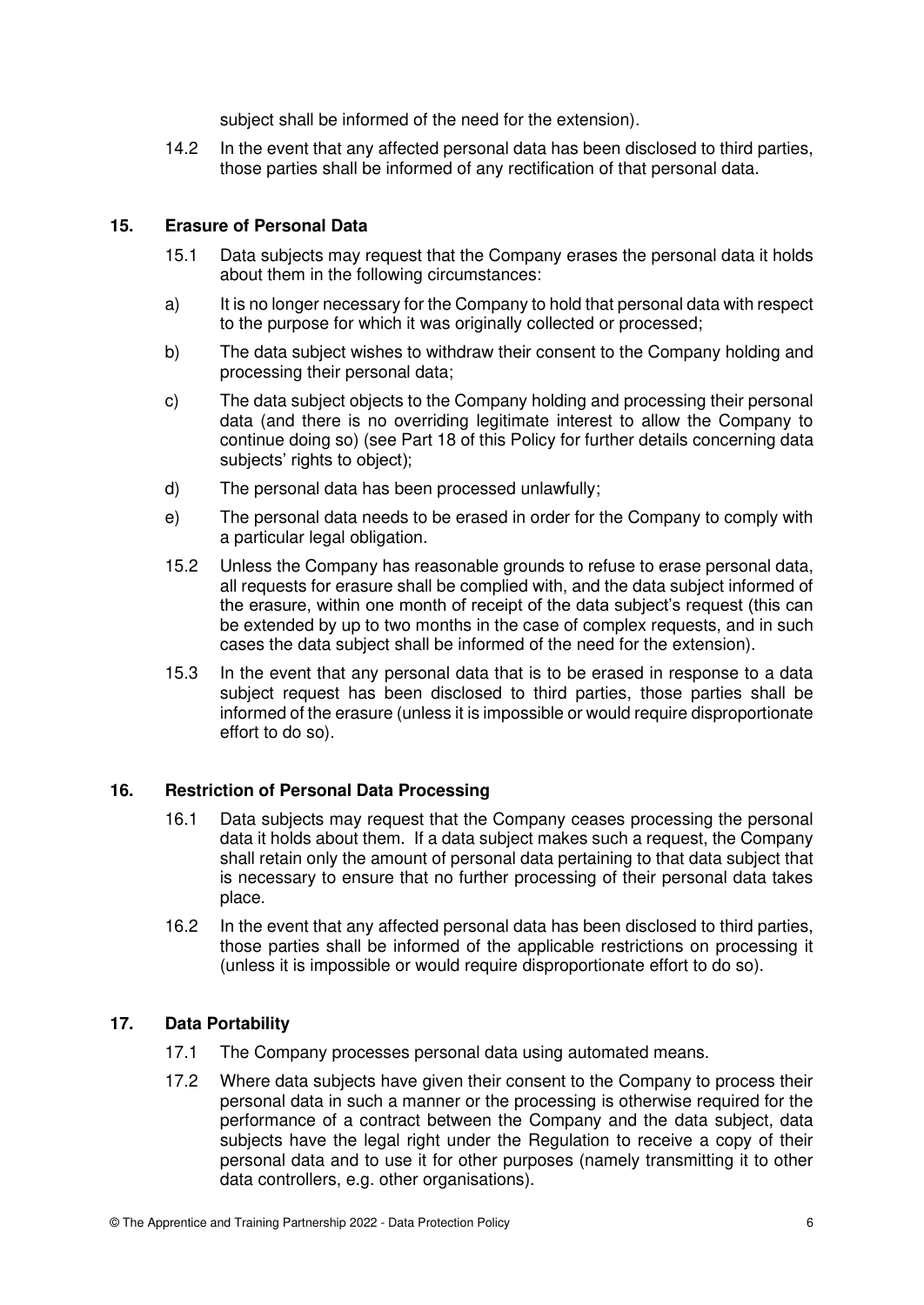- 17.3 To facilitate the right of data portability, the Company shall make available all applicable personal data to data subjects in the following format:
- a) A database record of the data held.
- 17.4 Where technically feasible, if requested by a data subject, personal data shall be sent directly to another data controller.
- 17.5 All requests for copies of personal data shall be complied with within one month of the data subject's request (this can be extended by up to two months in the case of complex requests in the case of complex or numerous requests, and in such cases the data subject shall be informed of the need for the extension).

# **18. Objections to Personal Data Processing**

- 18.1 Data subjects have the right to object to the Company processing their personal data based on legitimate interests (including profiling) and direct marketing (including profiling).
- 18.2 Where a data subject objects to the Company processing their personal data based on its legitimate interests, the Company shall cease such processing forthwith, unless it can be demonstrated that the Company's legitimate grounds for such processing override the data subject's interests, rights and freedoms; or the processing is necessary for the conduct of legal claims.
- 18.3 Where a data subject objects to the Company processing their personal data for direct marketing purposes, the Company shall cease such processing forthwith.
- 18.4 Where a data subject objects to the Company processing their personal data for scientific and/or historical research and statistics purposes, the data subject must, under the Regulation, 'demonstrate grounds relating to his or her particular situation'. The Company is not required to comply if the research is necessary for the performance of a task carried out for reasons of public interest.

## **19. Automated Decision-Making**

- 19.1 In the event that the Company uses personal data for the purposes of automated decision-making and those decisions have a legal (or similarly significant effect) on data subjects, data subjects have the right to challenge to such decisions under the Regulation, requesting human intervention, expressing their own point of view, and obtaining an explanation of the decision from the Company.
- 19.2 The right described in Part 19.1 does not apply in the following circumstances:
- a) The decision is necessary for the entry into, or performance of, a contract between the Company and the data subject;
- b) The decision is authorised by law; or
- c) The data subject has given their explicit consent.

## **20. Profiling**

Where the Company uses personal data for profiling purposes, the following shall apply: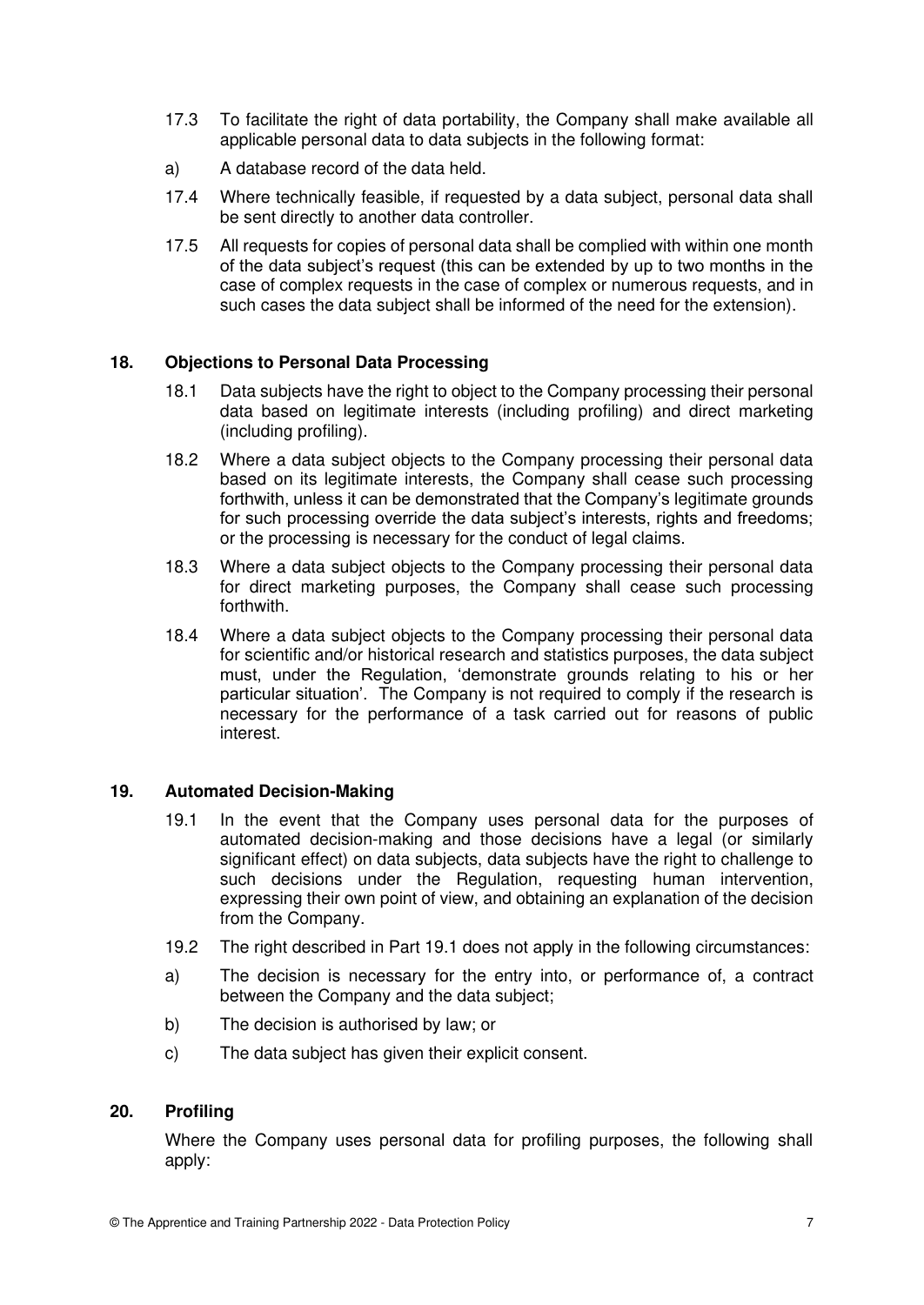- a) Clear information explaining the profiling will be provided, including its significance and the likely consequences;
- b) Appropriate mathematical or statistical procedures will be used;
- c) Technical and organisational measures necessary to minimise the risk of errors and to enable such errors to be easily corrected shall be implemented; and
- d) All personal data processed for profiling purposes shall be secured in order to prevent discriminatory effects arising out of profiling (see Parts 22 and 23 of this Policy for more details on data security).

# **21. Personal Data**

The following personal data may be collected, held, and processed by the Company:

- a) Information which identifies the person such as name, address, telephone number and email address; used to differentiate one candidate from another; and
- b) Employment history of candidates and work skills which they possess along with current remuneration details; used to compile a profile of candidates to market for vacancies.
- c) Identification as required by The Conduct of Employment Agencies and Employment Businesses Regulations 2003.

## **22. Data Protection Measures**

The Company shall ensure that all its employees, agents, contractors, or other parties working on its behalf comply with the following when working with personal data:

- a) All emails containing personal data must be encrypted where possible and practical;
- b) Where any personal data is to be erased or otherwise disposed of for any reason (including where copies have been made and are no longer needed), it should be securely deleted and disposed of. Hardcopies should be shredded, and electronic copies should be deleted securely.
- c) Personal data may be transmitted over secure networks only; transmission over unsecured networks is not permitted in any circumstances;
- d) Where Personal data is to be transferred in hardcopy form it should be passed directly to the recipient or sent using secure and insured postal services;
- e) No personal data may be shared informally and if an employee, agent, subcontractor, or other party working on behalf of the Company requires access to any personal data that they do not already have access to, such access should be formally requested from the Company.
- f) All hardcopies of personal data, along with any electronic copies stored on physical, removable media should be stored securely in a locked box, drawer, cabinet or similar;
- g) No personal data may be transferred to any employees, agents, contractors, or other parties, whether such parties are working on behalf of the Company or not, without the authorisation of the board of Directors;
- h) Personal data must be handled with care at all times and should not be left unattended or on view to unauthorised employees, agents, sub-contractors or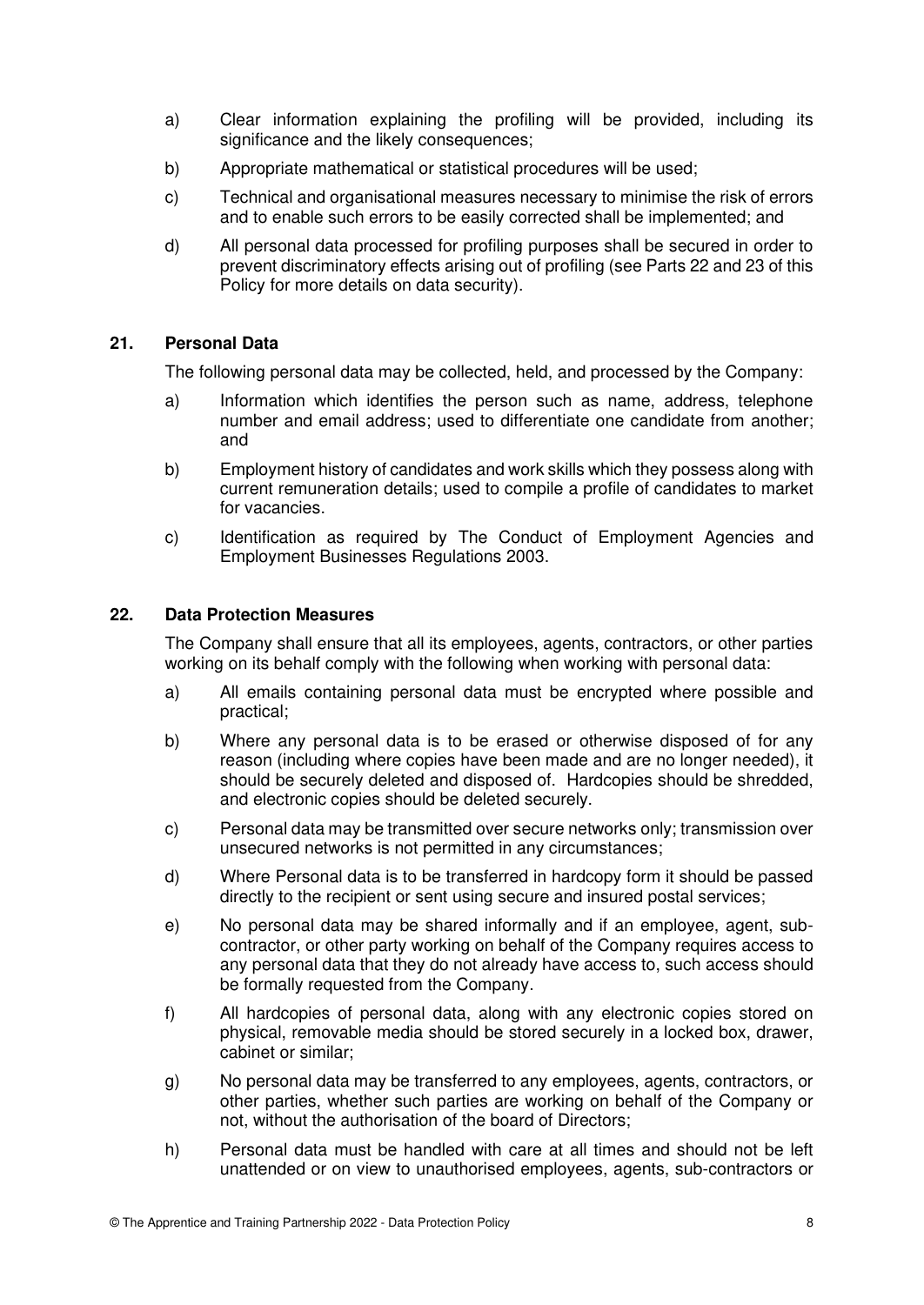other parties at any time;

- i) If personal data is being viewed on a computer screen and the computer in question is to be left unattended for any period of time, the user must lock the computer and screen before leaving it;
- j) No personal data should be stored on any mobile device (including, but not limited to, laptops, tablets and smartphones), whether such device belongs to the Company or otherwise, for a period which is longer than necessary for the performance of an employee's duties in connection to their employment; whilst working in or outside of their normal place of work.
- k) No personal data should be transferred to any device personally belonging to an employee and personal data may only be transferred to devices belonging to agents, contractors, or other parties working on behalf of the Company where the party in question has agreed to comply fully with the letter and spirit of this Policy and of the Regulation (which may include demonstrating to the Company that all suitable technical and organisational measures have been taken);
- l) All personal data stored electronically should be backed up daily with backup's stored offsite. All backups should be encrypted in accordance with IT supplier encryption policies;
- m) All electronic copies of personal data should be stored securely using passwords and secure data encryption;
- n) All passwords used to protect personal data should be changed regularly and should not use words or phrases that can be easily guessed or otherwise compromised. All passwords must contain a combination of uppercase and lowercase letters, numbers, and symbols.All software used by the Company is designed to require such passwords;
- o) Under no circumstances should any passwords be written down or shared between any employees, agents, contractors, or other parties working on behalf of the Company, irrespective of seniority or department. If a password is forgotten, it must be reset using the applicable method;

## **23. Organisational Measures**

The Company shall ensure that the following measures are taken with respect to the collection, holding, and processing of personal data:

- a) All employees, agents, contractors, or other parties working on behalf of the Company shall be made fully aware of both their individual responsibilities and the Company's responsibilities under the Regulation and under this Policy, and shall be provided with a copy of this Policy;
- b) Only employees, agents, sub-contractors, or other parties working on behalf of the Company that need access to, and use of, personal data in order to carry out their assigned duties correctly shall have access to personal data held by the Company;
- c) All employees, agents, contractors, or other parties working on behalf of the Company handling personal data will be appropriately trained to do so;
- d) All employees, agents, contractors, or other parties working on behalf of the Company handling personal data will be appropriately supervised;
- e) Methods of collecting, holding and processing personal data shall be regularly evaluated and reviewed;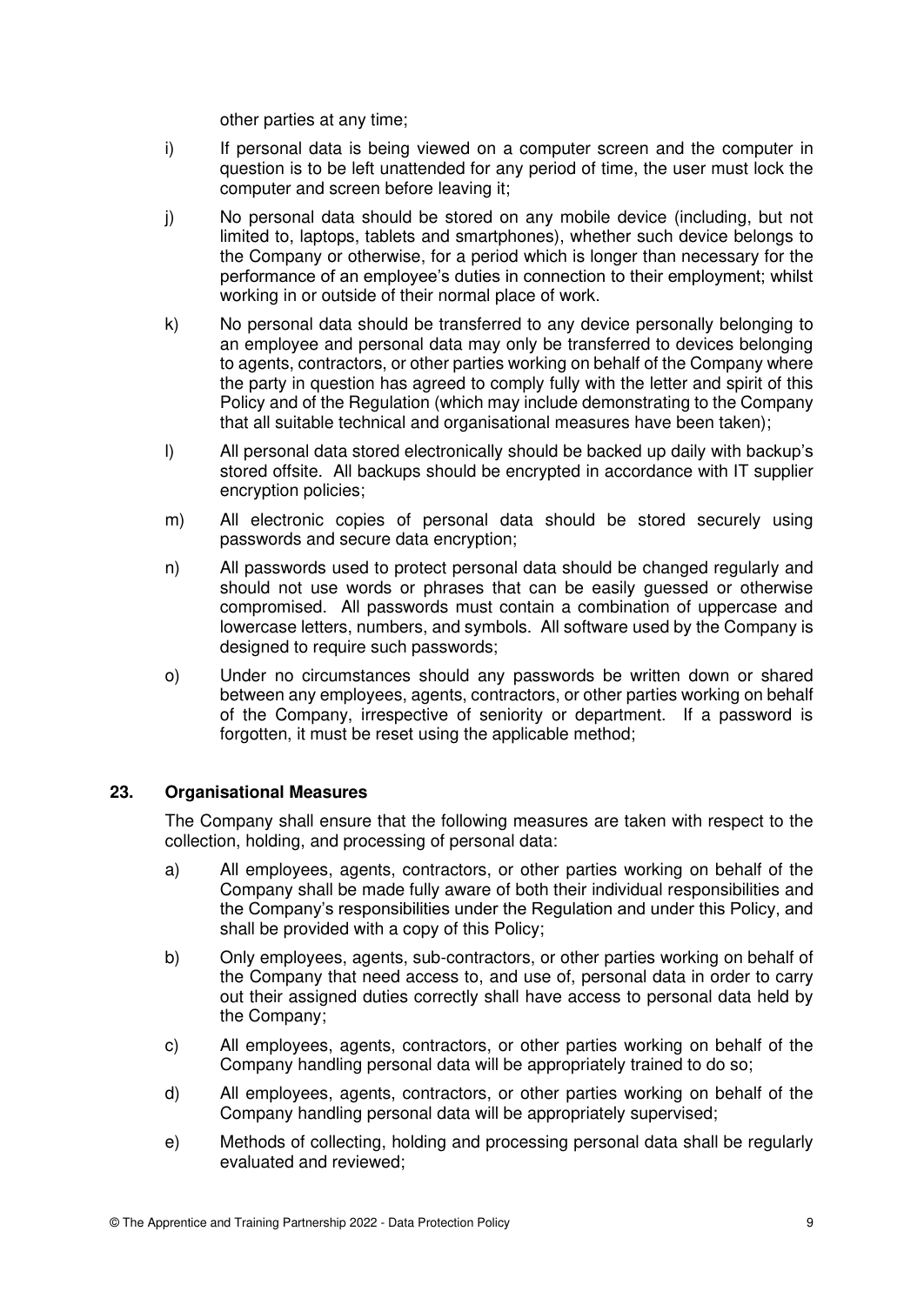- f) The performance of those employees, agents, contractors, or other parties working on behalf of the Company handling personal data shall be regularly evaluated and reviewed;
- g) All employees, agents, contractors, or other parties working on behalf of the Company handling personal data will be bound to do so in accordance with the principles of the Regulation and this Policy by contract;
- h) All agents, contractors, or other parties working on behalf of the Company handling personal data must ensure that any and all of their employees who are involved in the processing of personal data are held to the same conditions as those relevant employees of the Company arising out of this Policy and the Regulation;
- i) Where any agent, contractor or other party working on behalf of the Company handling personal data fails in their obligations under this Policy that party shall indemnify and hold harmless the Company against any costs, liability, damages, loss, claims or proceedings which may arise out of that failure.

# **24. Transferring Personal Data to a Country Outside the EEA**

- 24.1 The Company may from time to time transfer ('transfer' includes making available remotely) personal data to countries outside of the EEA.
- 24.2 The transfer of personal data to a country outside of the EEA shall take place only if one or more of the following applies:
- a) The transfer is to a country, territory, or one or more specific sectors in that country (or an international organisation), that the European Commission has determined ensures an adequate level of protection for personal data;
- b) The transfer is to a country (or international organisation) which provides appropriate safeguards in the form of a legally binding agreement between public authorities or bodies; binding corporate rules; standard data protection clauses adopted by the European Commission; compliance with an approved code of conduct approved by a supervisory authority (e.g. the Information Commissioner's Office); certification under an approved certification mechanism (as provided for in the Regulation); contractual clauses agreed and authorised by the competent supervisory authority; or provisions inserted into administrative arrangements between public authorities or bodies authorised by the competent supervisory authority;
- c) The transfer is made with the informed consent of the relevant data subject(s);
- d) The transfer is necessary for the performance of a contract between the data subject and the Company (or for pre-contractual steps taken at the request of the data subject);
- e) The transfer is necessary for important public interest reasons;
- f) The transfer is necessary for the conduct of legal claims;
- g) The transfer is necessary to protect the vital interests of the data subject or other individuals where the data subject is physically or legally unable to give their consent; or
- h) The transfer is made from a register that, under UK or EU law, is intended to provide information to the public and which is open for access by the public in general or otherwise to those who are able to show a legitimate interest in accessing the register.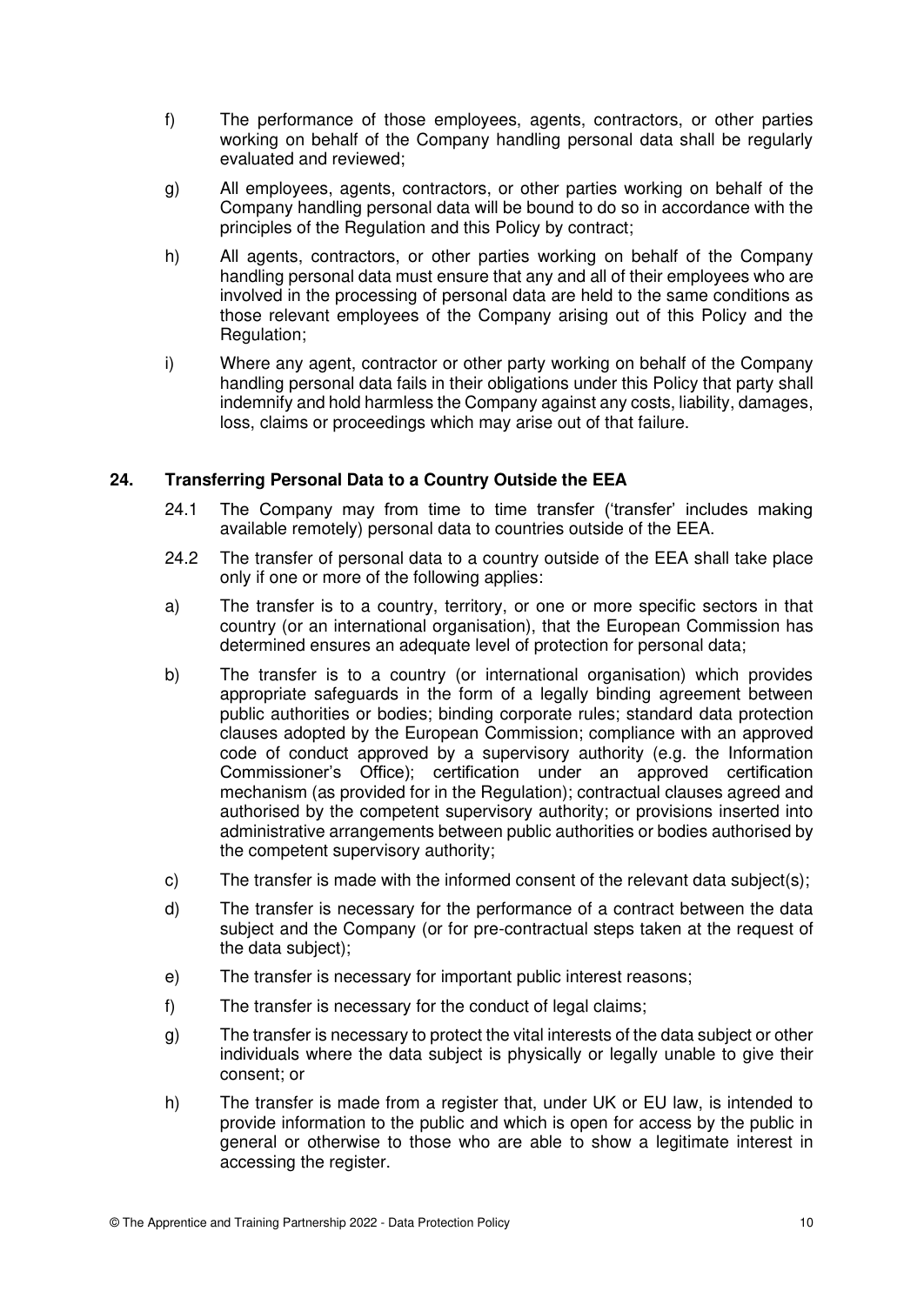#### **25. Data Breach Notification**

- 25.1 All personal data breaches must be reported immediately to the Company's data protection contact.
- 25.2 If a personal data breach occurs and that breach is likely to result in a risk to the rights and freedoms of data subjects (e.g. financial loss, breach of confidentiality, discrimination, reputational damage, or other significant social or economic damage), the data protection contact must ensure that the Information Commissioner's Office is informed of the breach without delay, and in any event, within 72 hours after having become aware of it.
- 25.3 In the event that a personal data breach is likely to result in a high risk (that is, a higher risk than that described under Part 25.2) to the rights and freedoms of data subjects, the data protection contact must ensure that all affected data subjects are informed of the breach directly and without undue delay.
- 25.4 Data breach notifications shall include the following information:
- a) The categories and approximate number of data subjects concerned;
- b) The categories and approximate number of personal data records concerned;
- c) The name and contact details of the Company's data protection contact (or other contact point where more information can be obtained);
- d) The likely consequences of the breach;
- e) Details of the measures taken, or proposed to be taken, by the Company to address the breach including, where appropriate, measures to mitigate its possible adverse effects.

#### **26. Implementation of Policy**

This Policy shall be deemed effective as of 14<sup>th</sup> May 2018. No part of this Policy shall have retroactive effect and shall thus apply only to matters occurring on or after this date.

This Policy has been approved and authorised by:

| Name:              | Martin Burr |
|--------------------|-------------|
| <b>Position:</b>   | Director    |
| Date:              | 04/01/2022  |
| Due for Review by: | 01/01/2024  |
| Signature:         | M Burr      |
|                    |             |
|                    |             |

| Name:            | <b>Phil Pattison</b> |
|------------------|----------------------|
| <b>Position:</b> | Director             |